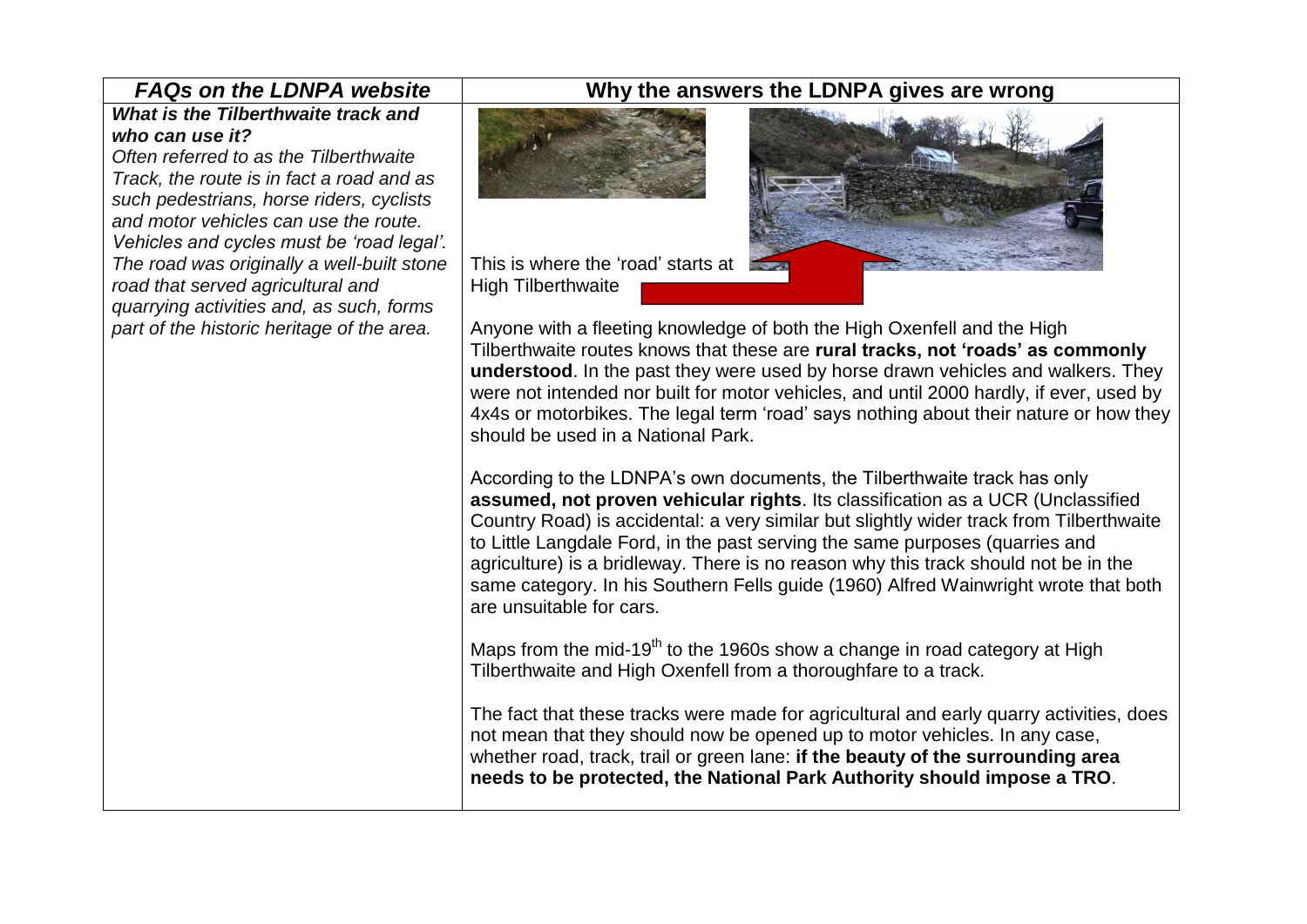| Are you taking away the challenge           | This amounts to an apology to 4x4 drivers and motorbike riders: sorry if our         |
|---------------------------------------------|--------------------------------------------------------------------------------------|
| and fun for some 4x4, motorcycle and        | repairs prevent you getting your kicks out of 'challenging conditions'. We feel your |
| mountain bike users?                        | pain. Everybody should be able to use a National Park exactly how they like and      |
| We understand that for some people that     | where they like.                                                                     |
| the enjoyment they get from using a         |                                                                                      |
| route may centre around overcoming the      |                                                                                      |
| challenge of 'technical' sections on a      |                                                                                      |
| route. On some routes in the Lake           |                                                                                      |
| District this challenge has always been     |                                                                                      |
| part of the route with bedrock, steep       |                                                                                      |
| gradients and unstable surfaces             |                                                                                      |
| providing that challenge.                   |                                                                                      |
| With regards to Tilberthwaite this is not   |                                                                                      |
| the case, as we are dealing with a route    |                                                                                      |
| that was created as part of the             |                                                                                      |
| infrastructure to support the mining and    |                                                                                      |
| quarrying activities in the area.           |                                                                                      |
| This overall infrastructure is part of the  |                                                                                      |
| historic environment of the area and is     |                                                                                      |
| recognised in the submission to             |                                                                                      |
| <b>UNESCO</b> that resulted in the National |                                                                                      |
| Park being granted World Heritage Site      |                                                                                      |
| status.                                     |                                                                                      |
| The work on the route is aimed at           |                                                                                      |
| returning the track to an overall condition |                                                                                      |
| similar to that when it was constructed.    |                                                                                      |
| We recognise that in doing so we are        |                                                                                      |
| repairing the more challenging damaged      |                                                                                      |
| sections enjoyed by some people, but it     |                                                                                      |
| will make the track more accessible and     |                                                                                      |
| enjoyable to others who are currently       |                                                                                      |
| unable to use the route due to the          |                                                                                      |
| damaged sections.                           |                                                                                      |
| As with every route that we repair, this    |                                                                                      |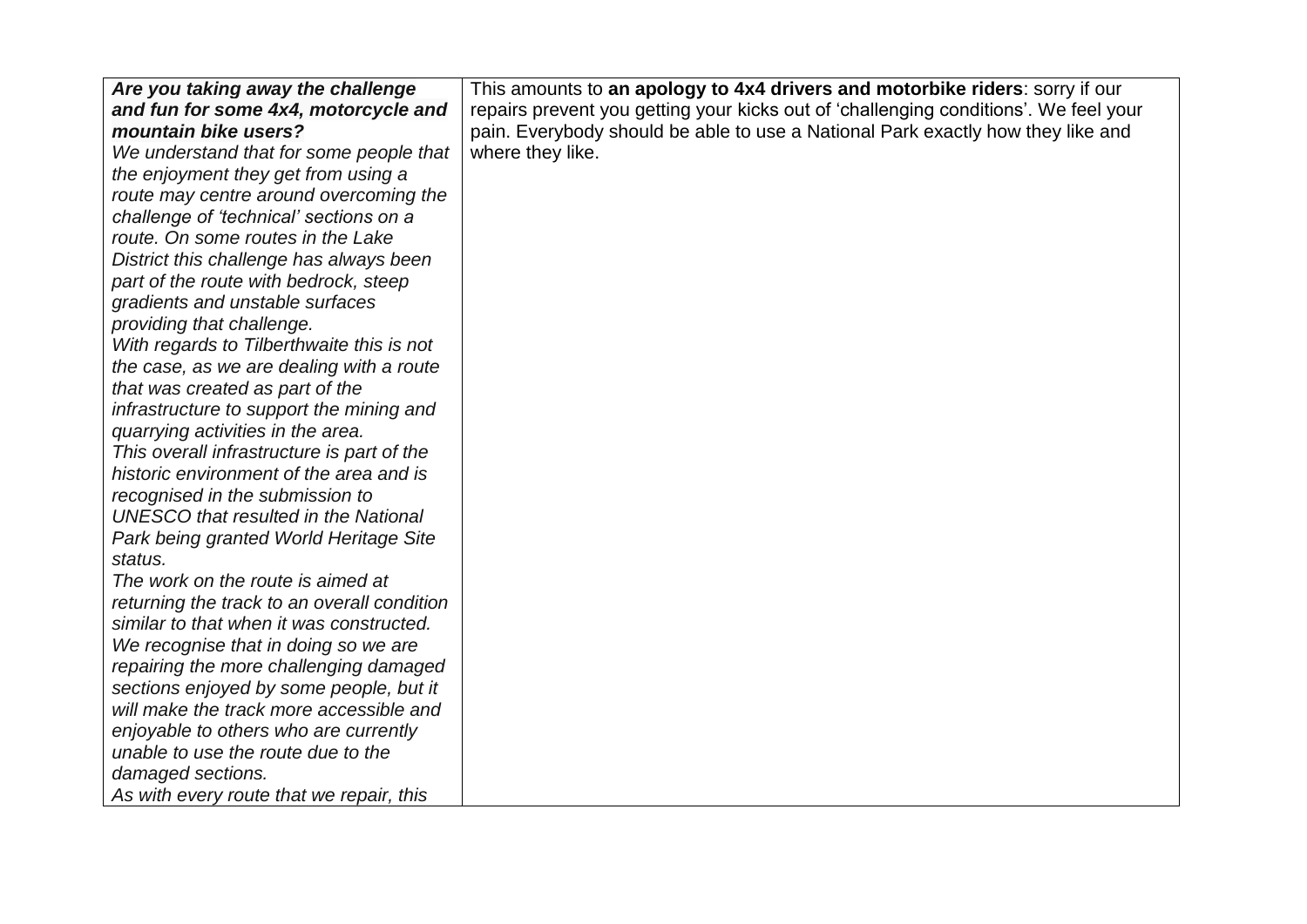| has been carefully evaluated to ensure<br>all user groups are considered and that it<br>receives the appropriate level of<br>maintenance.                                                                                                                                                                                                                                                                                                                                                                                                                                                                                                                                                                                                              |                                                                                                                                                                                                                                                                                                                                                                                                                                                                                                                                                                                                                                                                                                                                                                                                                                                                                                                                                                                                                                                                                                                                                                                                                                                                                                                                                                                                                                                                     |
|--------------------------------------------------------------------------------------------------------------------------------------------------------------------------------------------------------------------------------------------------------------------------------------------------------------------------------------------------------------------------------------------------------------------------------------------------------------------------------------------------------------------------------------------------------------------------------------------------------------------------------------------------------------------------------------------------------------------------------------------------------|---------------------------------------------------------------------------------------------------------------------------------------------------------------------------------------------------------------------------------------------------------------------------------------------------------------------------------------------------------------------------------------------------------------------------------------------------------------------------------------------------------------------------------------------------------------------------------------------------------------------------------------------------------------------------------------------------------------------------------------------------------------------------------------------------------------------------------------------------------------------------------------------------------------------------------------------------------------------------------------------------------------------------------------------------------------------------------------------------------------------------------------------------------------------------------------------------------------------------------------------------------------------------------------------------------------------------------------------------------------------------------------------------------------------------------------------------------------------|
| Isn't most of the damage done by<br>motorbikes and 4x4's?<br>As a national park, everyone has a right<br>to use the Lake District for recreation, as<br>well as farmers and landowners, who<br>make a living from the land. The<br>landscape is also very vulnerable to<br>damage. Everyone who uses our rights<br>of way network, including roads like<br>Tilberthwaite, has an impact on them and<br>we encourage everyone to take<br>responsibility for their actions. However,<br>as we know from experience, a single<br>storm event can have significant,<br>sometimes even catastrophic impact on<br>these routes. We believe that the<br>majority of the damaged sections on the<br>Tilberthwaite route are as a result of<br>weather erosion. | This is odd: according to the minutes of the Lakes Parish Council meeting on 19<br><b>September</b> the LDNPA do acknowledge that the damage is caused by vehicles:<br>"LDNPA is currently repairing damage that it acknowledges is caused by 4x4<br>vehicles on the green lane that runs from Tilberthwaite to Fell Foot Bridge, Little<br>Langdale". The National Trust has also clearly acknowledged the role of recreational motor<br>vehicles in causing the damage. And it's pretty obvious: - just have a look at the<br>YouTube video on our website, posted by the drivers themselves. Experts say that<br>weather is a contributing factor, but rarely the cause of the original damage. As<br>one of them wrote in the Westmorland Gazette: "The initial cause of damage is the<br>conjunction of the magnitude of disturbing forces, their area of application and angle<br>to the horizontal of the surface - effects which are easily demonstrated by the<br>science of soil mechanics and by observation in the field."<br>And even some of the drivers themselves agree. On a Landrover forum one of them<br>says this:<br>As a regular visitor / wild camper to this exact area who has previously driven the 2 lanes in<br>question on a couple of occasions I have to fully agree with these campaigners. It may appear<br>hypocritical on my part but I have witnessed first hand the destruction being done and will not<br>drive there again. |
| Why can't you just ban 4x4's and<br>motorbikes from the route?<br>There is a mechanism called a Traffic<br>Regulation Order (TRO) that allows all or<br>some types of traffic, including<br>pedestrians, cyclists, horse riders and<br>vehicle users, to be legally prevented<br>from using a public route permanently,<br>partly or occasionally. However there has                                                                                                                                                                                                                                                                                                                                                                                   | Correct, a TRO has to be backed by evidence. But as other National Parks have<br>shown, the relevant evidence here is the testimony of members of the public<br>that their enjoyment of the landscape has been adversely affected. There are<br>many people on our petition who have described their experience of being shunted<br>off the track by 4x4s and motorbikes and having their walk spoiled through loud<br>noise and pollution.<br>Here is the reason the Peak District gave for its latest TRO (on Jacob's Ladder):<br>The amenity of the area in this context, is considered to be a combination of the benefits                                                                                                                                                                                                                                                                                                                                                                                                                                                                                                                                                                                                                                                                                                                                                                                                                                      |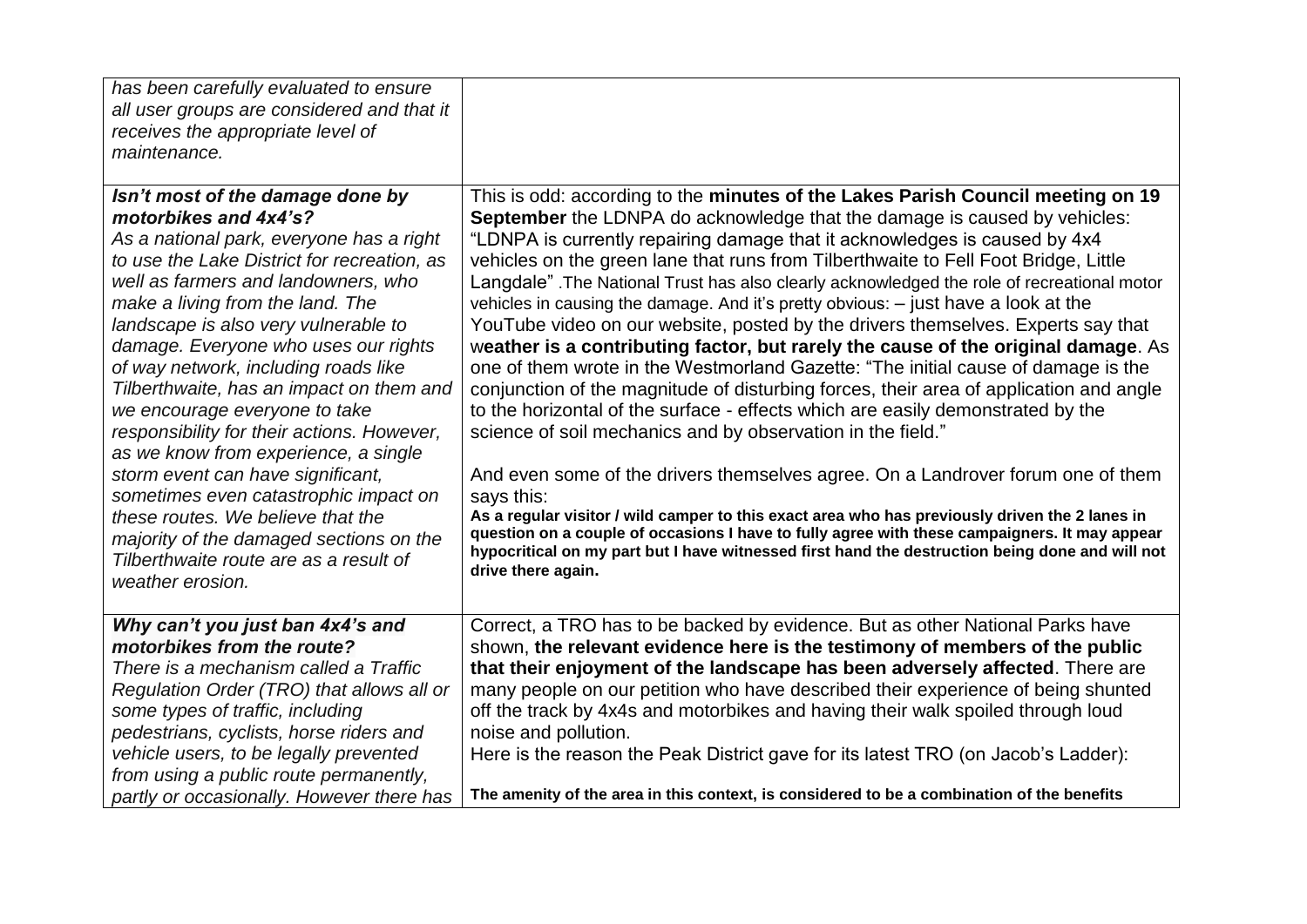| to be grounds for doing so, backed by<br>evidence and a public consultation. This<br>is to allow everyone with an interest to<br>present their arguments for and against<br>any proposal.<br>Applying TRO's is a last resort for us at<br>this stage. We want to work with<br>interested parties to find ways to manage<br>the issues without resorting to legal<br>action if we can. | derived from open air recreation, tranquillity, and the landscape. It is considered that if these<br>are being affected by use of motorised vehicles, then the implementation of the proposed<br>order would preserve and work towards improving the amenity of the route.<br>It is telling that the LDNPA completely fails to address the conservation of natural<br>beauty and tranquillity.<br>A last resort? People have been asking for a TRO since 2006 (Langdale Valley<br>News). The 'interested parties' exclude any non-motorised users, local residents and<br>farmers. |
|---------------------------------------------------------------------------------------------------------------------------------------------------------------------------------------------------------------------------------------------------------------------------------------------------------------------------------------------------------------------------------------|------------------------------------------------------------------------------------------------------------------------------------------------------------------------------------------------------------------------------------------------------------------------------------------------------------------------------------------------------------------------------------------------------------------------------------------------------------------------------------------------------------------------------------------------------------------------------------|
| When will you make a decision about<br>a TRO?<br>We will carry out a further similar<br>programme once the work has been                                                                                                                                                                                                                                                              | The LDNPA now hold new monitoring data for Tilberthwaite route (August 2017 –<br>September 2018) which they are refusing to release, although the volume of traffic<br>is clearly of great public concern. We have complained to the Office of the<br>Information Commissioner.                                                                                                                                                                                                                                                                                                    |
| completed, and this, along with a formal<br>consultation process, will inform<br>recommendations that will be taken to<br>the Lake District National Park<br>Authority's Rights of Way committee in<br>October 2019. As part of this process we                                                                                                                                       |                                                                                                                                                                                                                                                                                                                                                                                                                                                                                                                                                                                    |
| will make all survey data available to the<br>public.                                                                                                                                                                                                                                                                                                                                 |                                                                                                                                                                                                                                                                                                                                                                                                                                                                                                                                                                                    |
| Does this risk UNESCO World                                                                                                                                                                                                                                                                                                                                                           | Current LDNPA policy and practice is undermining the World Heritage status                                                                                                                                                                                                                                                                                                                                                                                                                                                                                                         |
| <b>Heritage Site status?</b><br>We do not believe the current use of                                                                                                                                                                                                                                                                                                                  | because it                                                                                                                                                                                                                                                                                                                                                                                                                                                                                                                                                                         |
| these routes conflicts with the Lake<br>District's UNESCO World Heritage Site                                                                                                                                                                                                                                                                                                         | contributes to the destruction of the Lake District's unique agro-pastoral<br>landscape (UNESCO criterion ii)                                                                                                                                                                                                                                                                                                                                                                                                                                                                      |